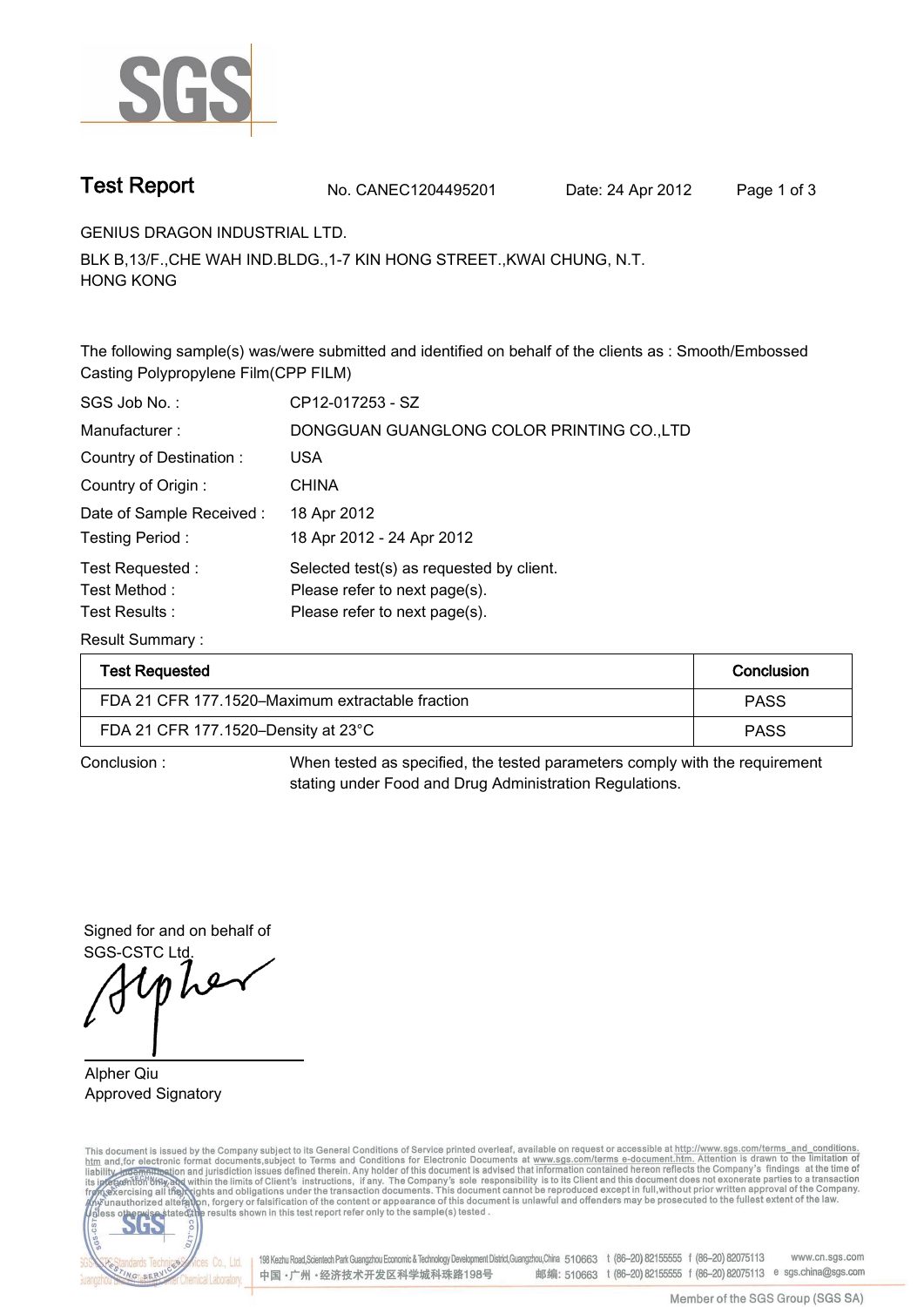

**Test Report. No. CANEC1204495201 Date: 24 Apr 2012. Page 2 of 3.**

**Test Results :.**

**Test Part Description :.**

| Specimen No. | <b>SGS Sample ID</b> | <b>Description</b> |
|--------------|----------------------|--------------------|
|              | CAN12-044952.001     | Transparent film   |

## **FDA 21 CFR 177.1520–Maximum extractable fraction.**

**Test Requested :. As specified by client, to determine Maximum extractable fraction from polyolefin co-polymer used in article that contact with food except for articles used for packing or holding food during cooking for compliance with Food and Drug Administration Regulations..**

**Test Method :. With reference to US FDA 21 CFR 177.1520 d(3)(ii) & d(4)(ii)..**

| Simulant Used | <u>Time</u> | Temperature    | Max. Permissible | Result of 001 | Comment     |
|---------------|-------------|----------------|------------------|---------------|-------------|
|               |             |                | <u>Limit</u>     |               |             |
| n-Hexane      | 2hr         | $50^{\circ}$ C | $5.5\%$ (w/w)    | $2.0\%$ (w/w) | <b>PASS</b> |
| Xylene        | 2hr         | $25^{\circ}$ C | $30\%$ (w/w)     | $5.2\%$ (w/w) | <b>PASS</b> |

**Notes :.**

lards Teo

**NG SER** 

fices Co., Ltd.

Chemical Laboratory.

**%w/w = percentage of weight by weight.**

## **FDA 21 CFR 177.1520–Density at 23°C.**

**Test Requested :. As specified by client, to determine Density of polyolefin co-polymer used in article that contact with food except for articles used for packing or holding food during cooking for compliance with Food and Drug Administration Regulations..**

**Test Method :. With reference to US FDA 21 CFR 177.1520 d(1) or ASTM D792:2008..**

| <u>Test Item(s)</u>                           | <u>Limit</u>    | <u>001</u>  |
|-----------------------------------------------|-----------------|-------------|
| Density at $23^{\circ}$ C, g/ cm <sup>3</sup> | $0.850 - 1.000$ | 0.888       |
| Comment                                       |                 | <b>PASS</b> |

This document is issued by the Company subject to its General Conditions of Service printed overleaf, available on request or accessible at http://www.sgs.com/terms\_and\_conditions.<br>htm\_and,for electronic format documents,s  $co.$